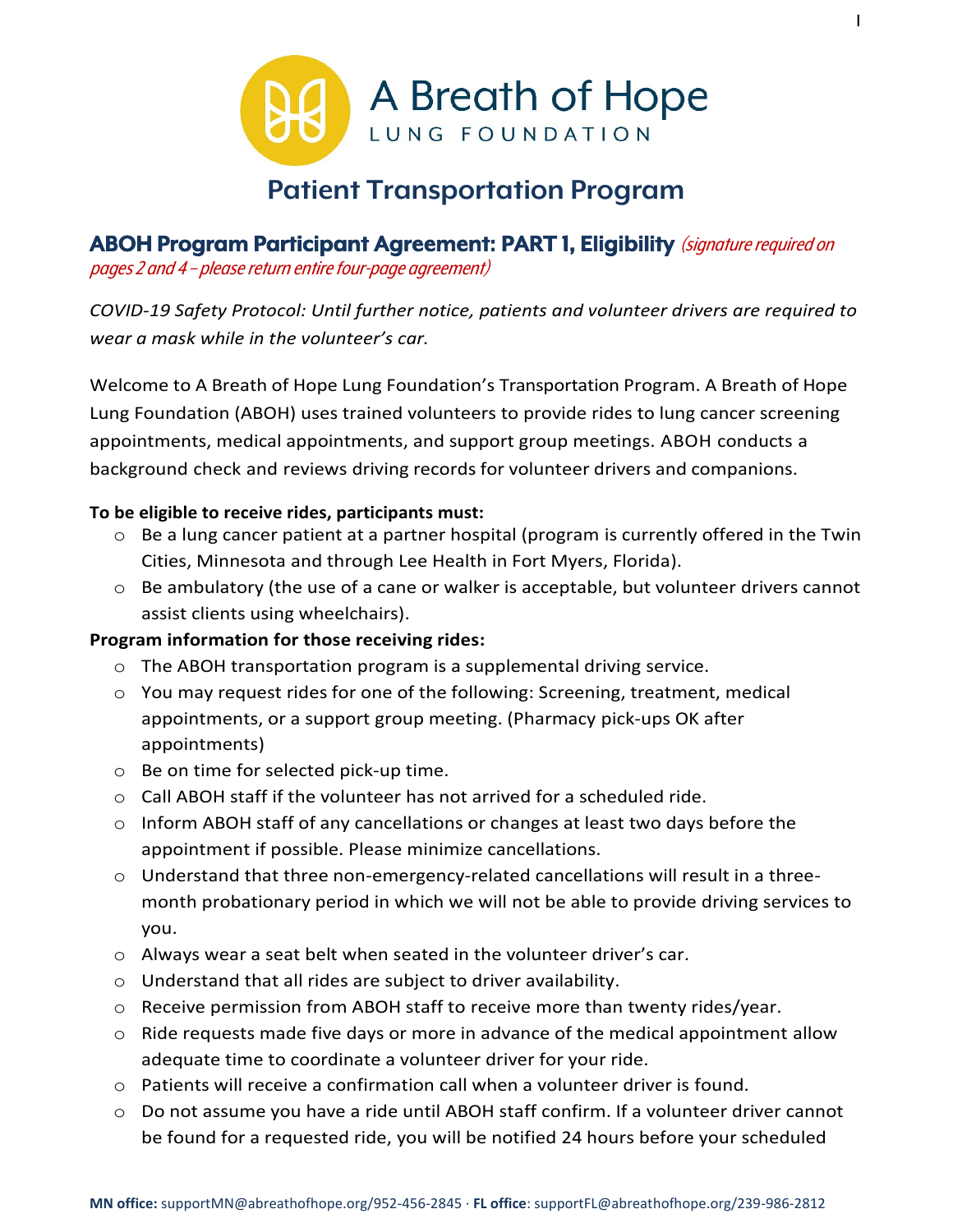appointment.

- o Volunteer drivers will call you to confirm pick up details the day before the ride.
- o If you feel uncomfortable with your volunteer driver or have a complaint about their driving, please contact ABOH staff. A patient has the right to ask the volunteer to return them to their home at any time. Patients are invited to bring one caregiver to appointments if they wish.

**−−−−−−−−−−−**

By signing below, I indicate that I have read carefully and understand the eligibility requirements above, and I agree to its terms and conditions.

| <b>Patient Signature</b>   | <b>Date</b> |                 |
|----------------------------|-------------|-----------------|
| <b>Caregiver Signature</b> | <b>Date</b> | (if applicable) |

### **ABOH Program Participant Agreement: PART 2, Application**

**First time applicants - please provide the following information:**

| 3. Patient Phone number: __________________________________Cell/Home   |  |
|------------------------------------------------------------------------|--|
|                                                                        |  |
|                                                                        |  |
|                                                                        |  |
| 7. Caregiver phone number: __________________________________Cell/Home |  |
|                                                                        |  |
|                                                                        |  |
|                                                                        |  |
|                                                                        |  |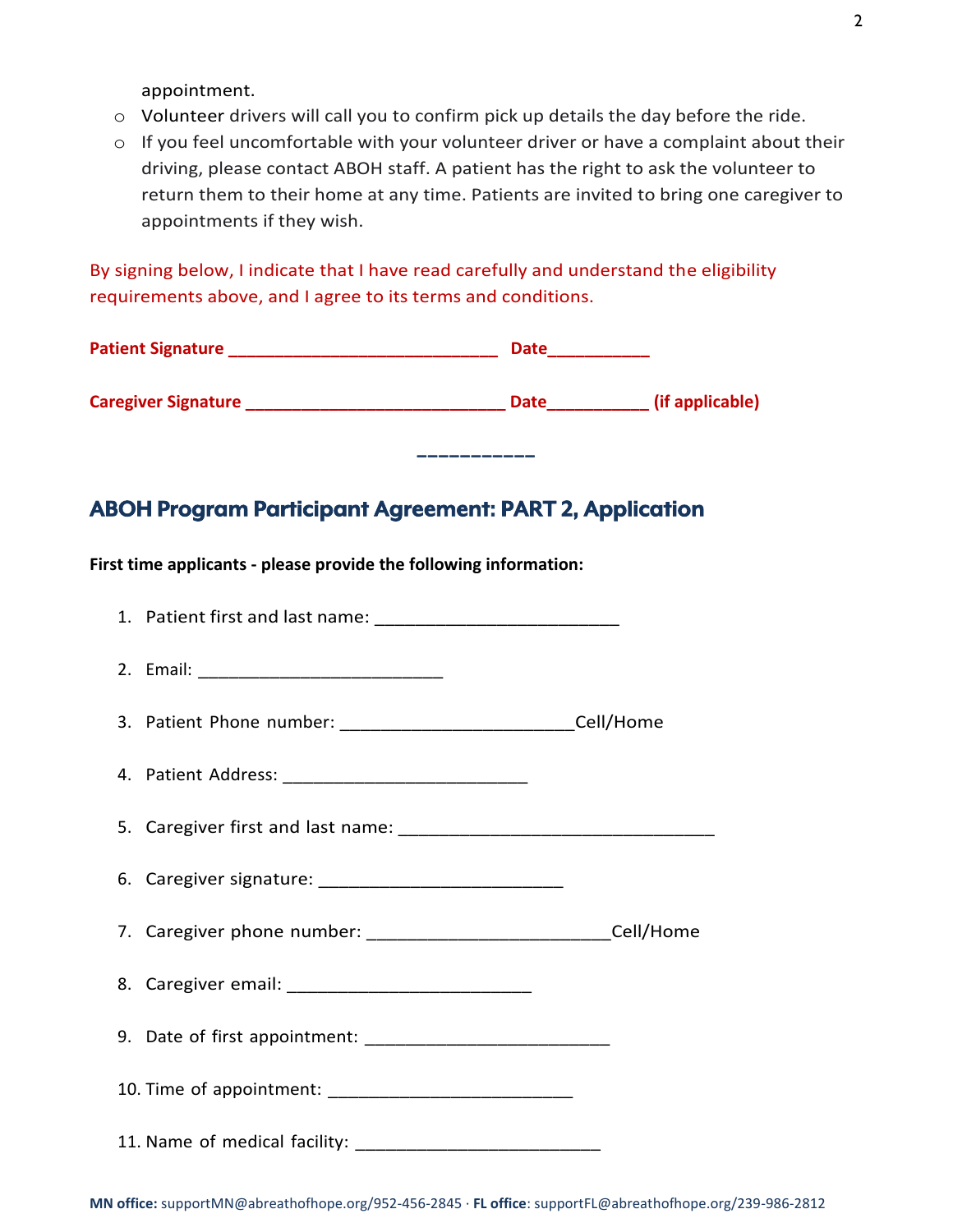| 15. Will your caregiver ride with you to and from appointments? Yes/ No/Maybe |
|-------------------------------------------------------------------------------|
| 16. Is there anything else you would like us to know?                         |
|                                                                               |
|                                                                               |
|                                                                               |
|                                                                               |

\*To request a ride in the Twin Cities area of Minnesota, call 952-456-2845 or email ABOH at SupportMN@abreathofhope.org

\*To request a ride in in the Fort Myers area of Florida, call 239-986-2812 or email ABOH at SupportFL@abreathofhope.org

## **ABOH Program Participant Agreement: PART 3, Accident Waiver/Release of Liability** (signature required)

**−−−−−−−−−−−**

**COVID-19 Safety Information**: While participating in programs sponsored by A Breath of Hope Lung Foundation, ("ABOH") "social distancing" must be practiced and face coverings worn at all times to reduce the risks of exposure to COVID-19. Because COVID-19 is extremely contagious and is spread mainly from person-to- person contact, ABOH has put in place preventative measures to reduce the spread of COVID-19. However, ABOH cannot guarantee that its program participants or volunteers will not become infected with COVID-19.

Individuals who fall within any of the categories below should not engage in ABOH in-person programs, events and/or other face to face activities. By participating in an ABOH program, you certify that you do not fall into any of the following categories:

- 1. Individuals who currently or within the past fourteen (14) days have experienced any symptoms associated with COVID-19, which include fever, cough, and shortness of breath, among others.
- 2. Individuals who have traveled at any point in the past fourteen (14) days either internationally or to a community in the U.S. that has experienced or is experiencing sustained community spread of COVID- 19; or
- 3. Individuals who believe that they may have been exposed to a confirmed or suspected case of COVID-19 or have been diagnosed with COVID-19 and are not yet cleared as non-contagious